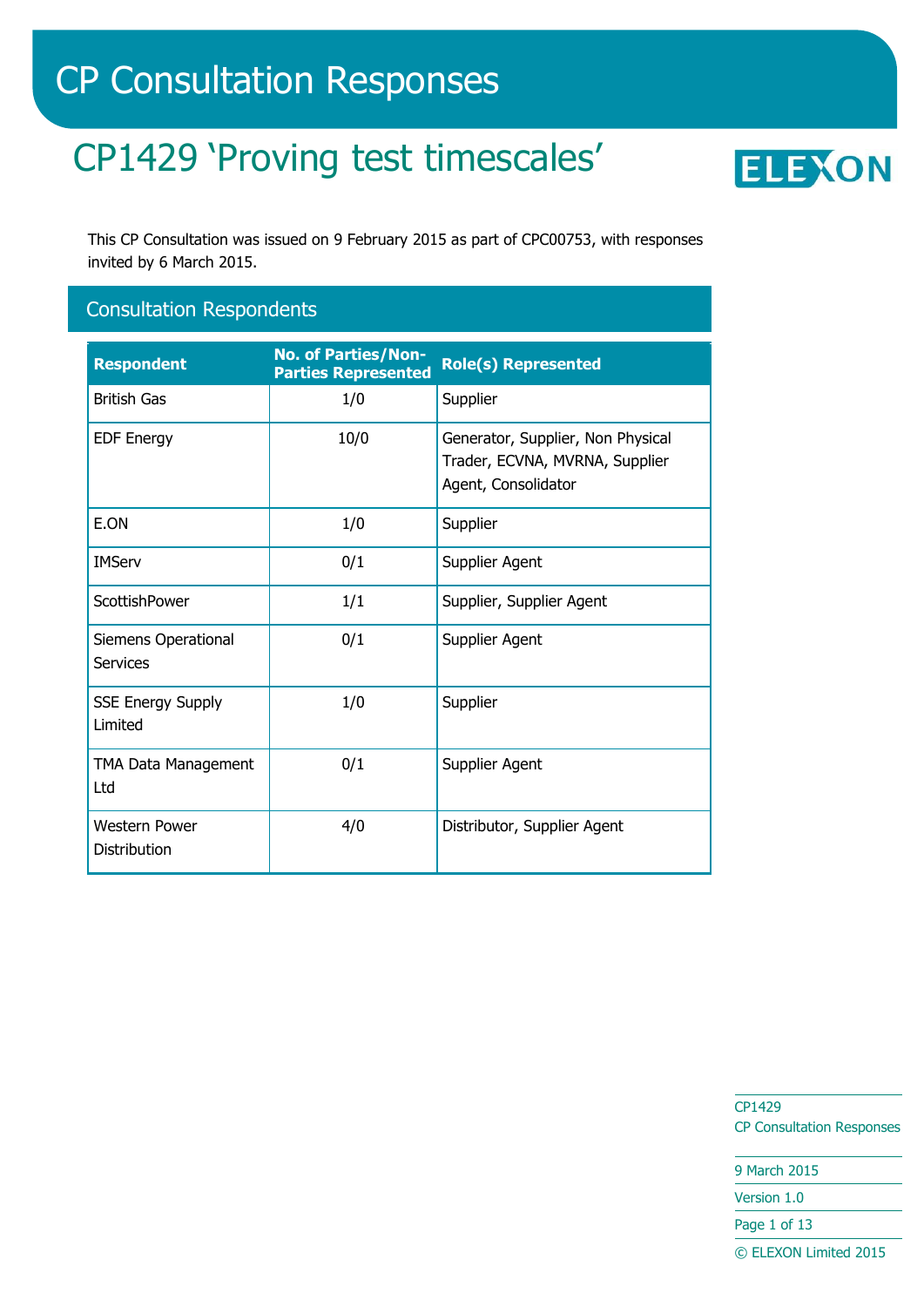# Summary of Consultation Responses

| <b>Respondent</b>                                | Agree?         | <b>Impacted?</b> | Costs?         | <b>Impl. Date?</b> |
|--------------------------------------------------|----------------|------------------|----------------|--------------------|
| <b>British Gas</b>                               | ✓              | $\pmb{\times}$   | $\pmb{\times}$ |                    |
| <b>EDF Energy</b>                                | $\checkmark$   | $\checkmark$     | $\checkmark$   | ✓                  |
| E.ON                                             | $\checkmark$   | $\pmb{\times}$   | $\pmb{\times}$ |                    |
| <b>IMServ</b>                                    | ✓              | ✓                | ✓              | $\pmb{\times}$     |
| ScottishPower                                    | $\checkmark$   | ✓                | $\pmb{\times}$ | ✓                  |
| <b>Siemens</b><br>Operational<br><b>Services</b> | $\pmb{\times}$ |                  |                | $\pmb{\times}$     |
| <b>SSE Energy Supply</b><br>Limited              |                |                  | $\pmb{\times}$ |                    |
| <b>TMA Data</b><br>Management Ltd                |                |                  |                |                    |
| Western Power<br>Distribution                    |                |                  | $\mathbf x$    |                    |

CP1429 CP Consultation Responses

9 March 2015

Version 1.0

Page 2 of 13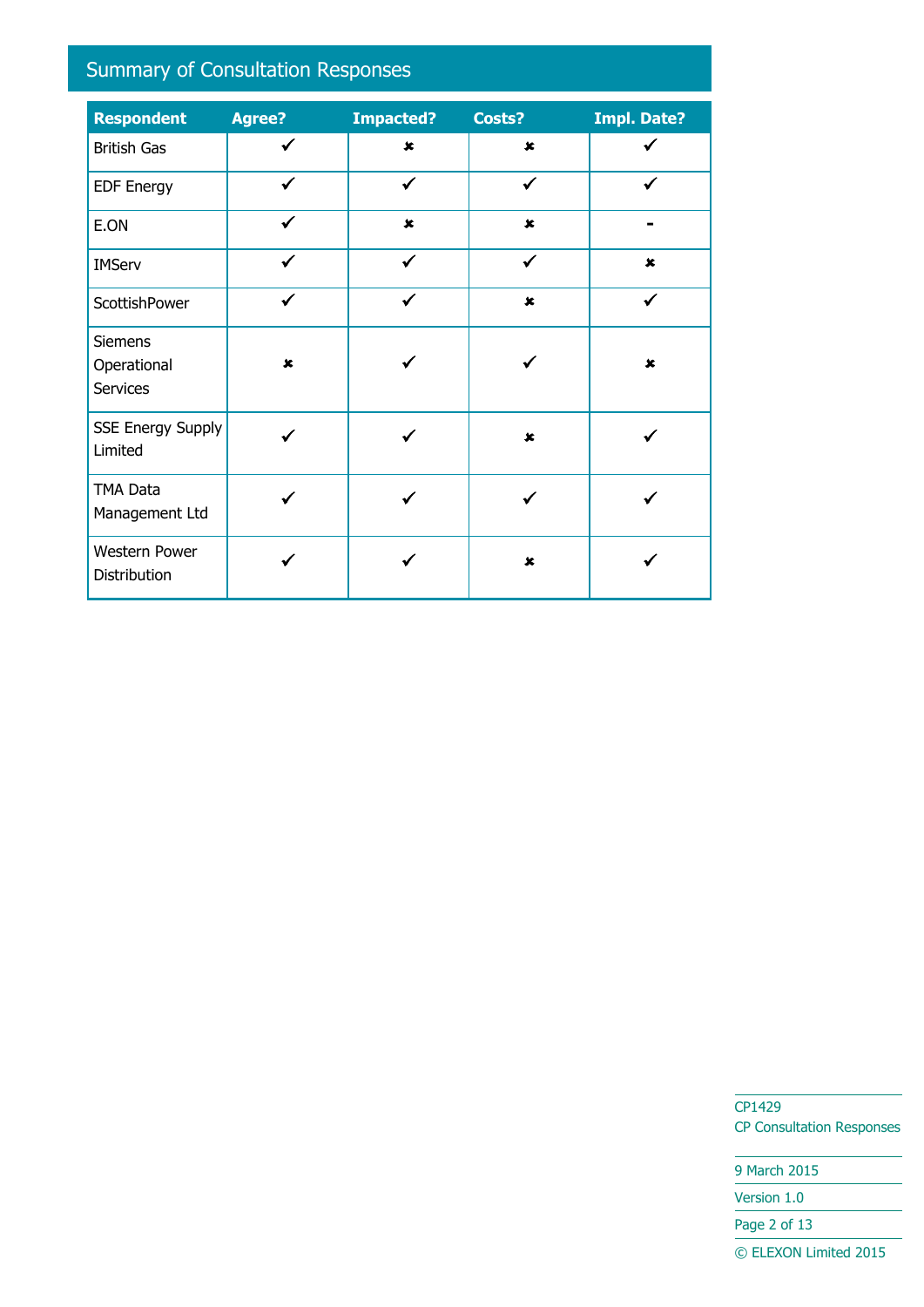## **Summary**

| Yes | No | <b>Neutral/No</b><br><b>Comment</b> | <b>Other</b> |
|-----|----|-------------------------------------|--------------|
|     |    |                                     |              |

#### **Responses**

| <b>Respondent</b>                                | <b>Response</b> | <b>Rationale</b>                                                                                                                                                                                                                                                                                                                                                                                                                                                                                                                                                                                                                                                                                                                                                                                                                                            |
|--------------------------------------------------|-----------------|-------------------------------------------------------------------------------------------------------------------------------------------------------------------------------------------------------------------------------------------------------------------------------------------------------------------------------------------------------------------------------------------------------------------------------------------------------------------------------------------------------------------------------------------------------------------------------------------------------------------------------------------------------------------------------------------------------------------------------------------------------------------------------------------------------------------------------------------------------------|
| <b>British Gas</b>                               | Yes             |                                                                                                                                                                                                                                                                                                                                                                                                                                                                                                                                                                                                                                                                                                                                                                                                                                                             |
| <b>EDF Energy</b>                                | Yes             | We support the change with respect to defining<br>timescales for proving tests to be carried out<br>however we believe that these timescales should be<br>30 working days rather than 15. The proposed 15<br>working day deadline is a disproportionate timescale<br>on MOAs to carry out proving tests for metering<br>systems that pose less risk to settlement than COP5<br>metering systems.                                                                                                                                                                                                                                                                                                                                                                                                                                                            |
| E.ON                                             | Yes             | Yes, however we are concerned over timescales for<br>the MOP to process flows given potential changes<br>that may result from P272.                                                                                                                                                                                                                                                                                                                                                                                                                                                                                                                                                                                                                                                                                                                         |
| <b>IMServ</b>                                    | Yes             | We agreed that proving tests add value and<br>reassurance; it's sensible to suggest that proving<br>tests be performed on all HH traded meters,<br>including COP10. We agree with the proposed<br>timescales for normal business scenarios however<br>believe a dispensation to these should be allowed<br>with regard to the P272 industry requirements (and<br>MPANs).                                                                                                                                                                                                                                                                                                                                                                                                                                                                                    |
| <b>ScottishPower</b>                             | Yes             |                                                                                                                                                                                                                                                                                                                                                                                                                                                                                                                                                                                                                                                                                                                                                                                                                                                             |
| <b>Siemens</b><br>Operational<br><b>Services</b> | No              | Siemens would agree with the proposed timescales<br>of 15WdD + 15WD for Proving Tests for CoP10<br>meters under normal HH installation and CoMC<br>volumes. We disagree with the proposal of all PC 5-<br>8 meters that have not transitioned to HH<br>Settlement by the 25th June will be included in the<br>current proposed timescales. The Industry has<br>168,000 PC 5-8 Cop10 meters to transition in less<br>than five months (November $2015 -$ March 2016) to<br>achieve the implementation date of P272, of which<br>Siemens have a number. Currently we do not know<br>the transition profile for these meters, as we are<br>reliant on the Suppliers for this information. Our<br>concern is that we will have significantly less than<br>five months to perform the CoMC for these meters.<br>We therefore disagree with the implementation of |

CP1429 CP Consultation Responses

| 9 March 2015          |
|-----------------------|
| Version 1.0           |
| Page 3 of 13          |
| © ELEXON Limited 2015 |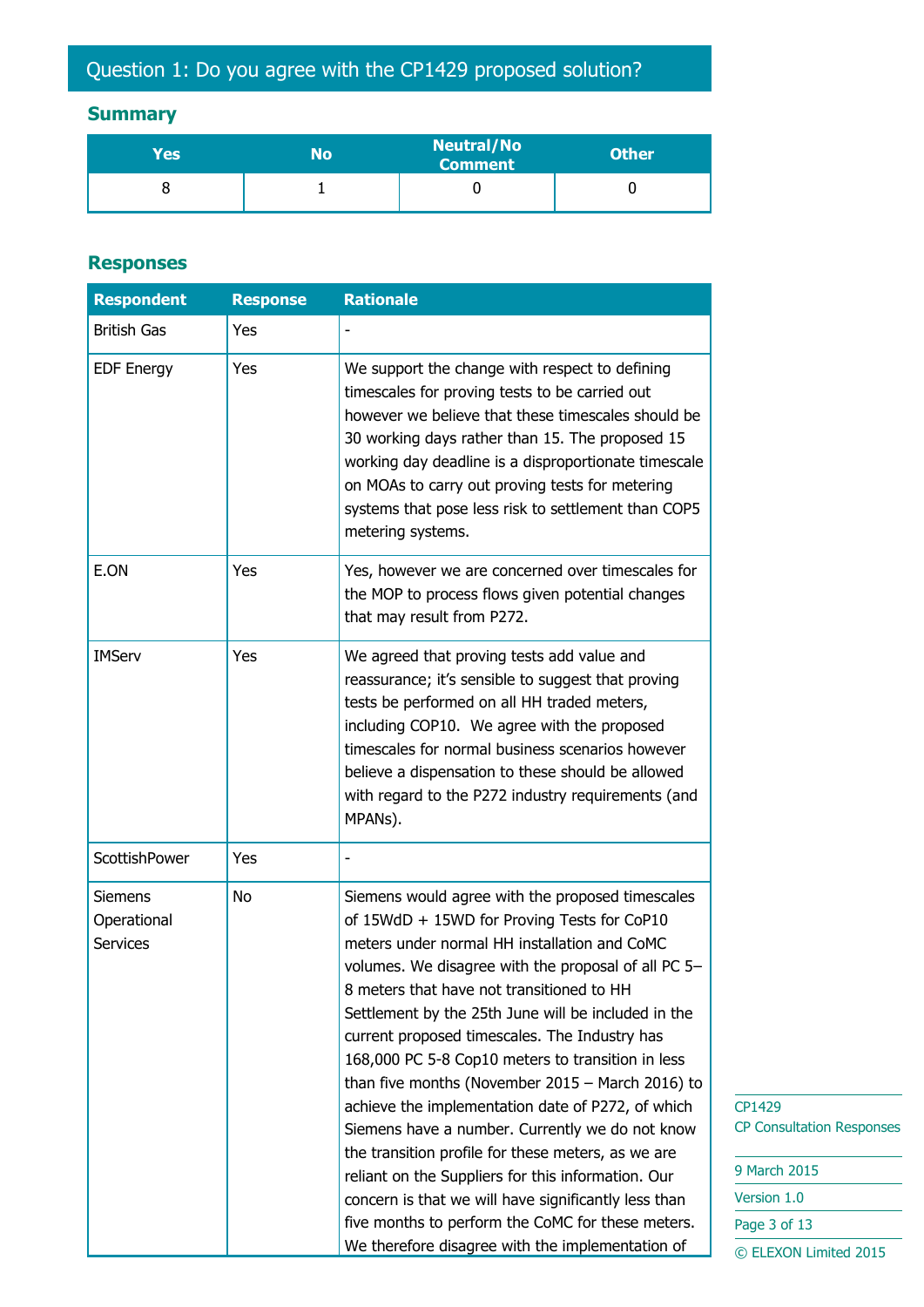| <b>Respondent</b>                    | <b>Response</b> | <b>Rationale</b>                                                                                                                                                                                   |
|--------------------------------------|-----------------|----------------------------------------------------------------------------------------------------------------------------------------------------------------------------------------------------|
|                                      |                 | CP1429 and CP1411 on 25th June 2015, as there is<br>the possibility they will have a detrimental effect on<br>achieving the current implementation date of P272.                                   |
| <b>SSE Energy Supply</b><br>Limited  | Yes.            | Further to the approval to mandate Proving Tests<br>for CoP10 Metering Systems (CP1411), we agree<br>the timescales for Proving need to be aligned with<br>other CoP Half Hourly Metering Systems. |
| TMA Data<br>Management Ltd           | Yes             |                                                                                                                                                                                                    |
| Western Power<br><b>Distribution</b> | Yes             |                                                                                                                                                                                                    |

9 March 2015

Version 1.0

Page 4 of 13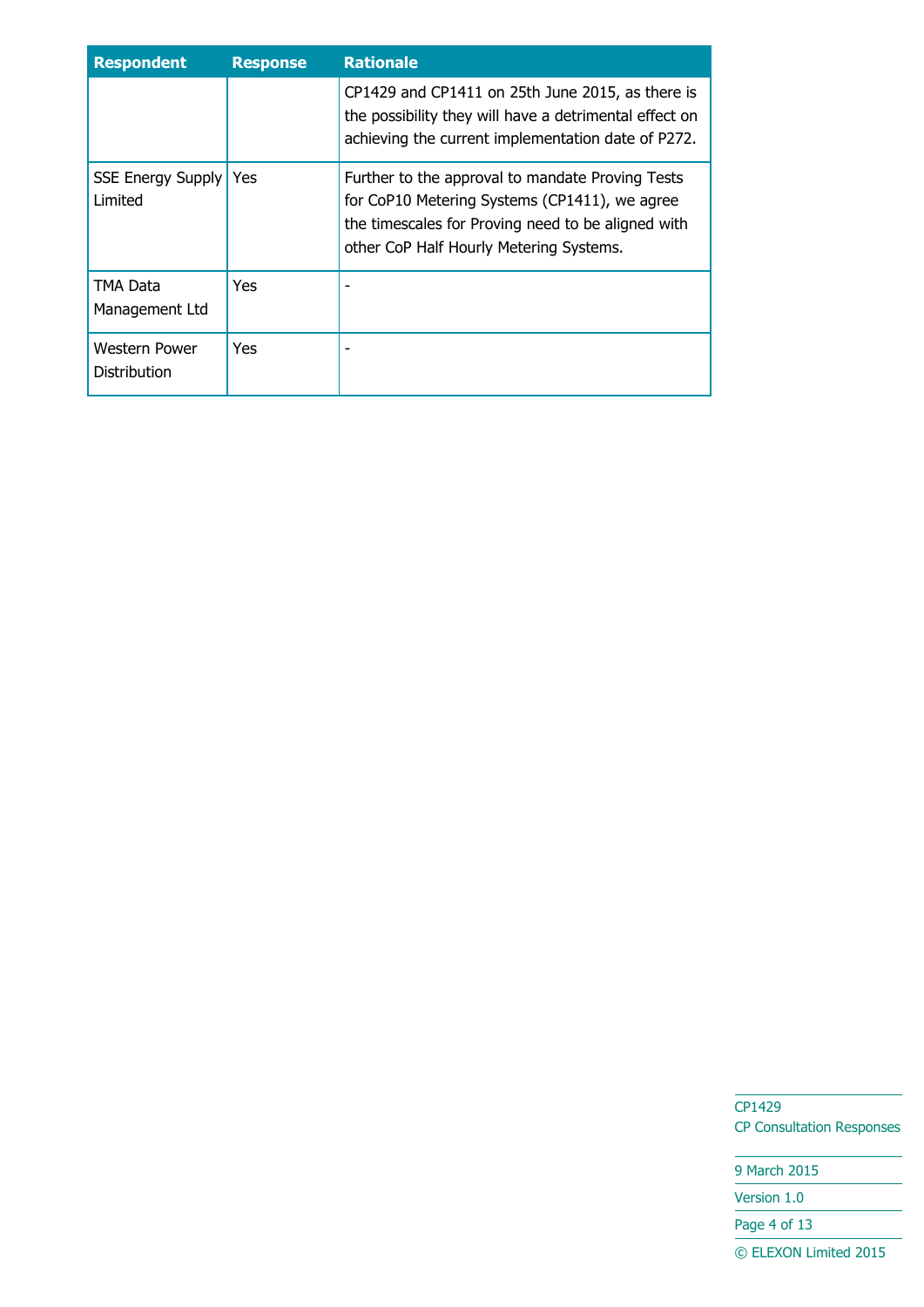### Question 2: Do you agree that the draft redlining delivers the CP1429 proposed solution?

#### **Summary**

| Yes' | N٥ | <b>Neutral/No</b><br><b>Comment</b> | <b>Other</b> |
|------|----|-------------------------------------|--------------|
|      |    |                                     |              |

#### **Responses**

A summary of the specific responses on the draft redlining can be found at the end of this document.

| <b>Respondent</b>                                | <b>Response</b> | <b>Rationale</b>                                                                                                                                                                                                                                                                                                                                                 |
|--------------------------------------------------|-----------------|------------------------------------------------------------------------------------------------------------------------------------------------------------------------------------------------------------------------------------------------------------------------------------------------------------------------------------------------------------------|
| <b>British Gas</b>                               | Yes             |                                                                                                                                                                                                                                                                                                                                                                  |
| <b>EDF Energy</b>                                | Yes             | We believe section 4.6.5 of BSCP502 should also be<br>updated to reflect changes to the timescales.                                                                                                                                                                                                                                                              |
| E.ON                                             | Yes             |                                                                                                                                                                                                                                                                                                                                                                  |
| <b>IMServ</b>                                    | Yes             | We agree that the reline changes deliver the desired<br>result. Please note however that similar changes<br>are also required to BSCP502.                                                                                                                                                                                                                        |
| ScottishPower                                    | Yes             |                                                                                                                                                                                                                                                                                                                                                                  |
| <b>Siemens</b><br>Operational<br><b>Services</b> | Yes             | Siemens agree in principle to the redlining in<br>BSCP514 Section 8.3.5. However its implementation<br>should be delayed until after the implementation of<br>P272 for those meters that are currently installed<br>and are part of the proposed transition for PC 5-8<br>to HH Settlement, they should be exempt from the<br>requirements of CP1429 and CP1411. |
| <b>SSE Energy Supply</b><br>Limited              | Yes             |                                                                                                                                                                                                                                                                                                                                                                  |
| <b>TMA Data</b><br>Management Ltd                | Yes             | We agree with the proposed redlining of BSCP514<br>but would expect a similar redlining for BSP502<br>4.6.5.                                                                                                                                                                                                                                                     |
| <b>Western Power</b><br><b>Distribution</b>      | Yes             | $\overline{a}$                                                                                                                                                                                                                                                                                                                                                   |

CP1429 CP Consultation Responses

9 March 2015 Version 1.0 Page 5 of 13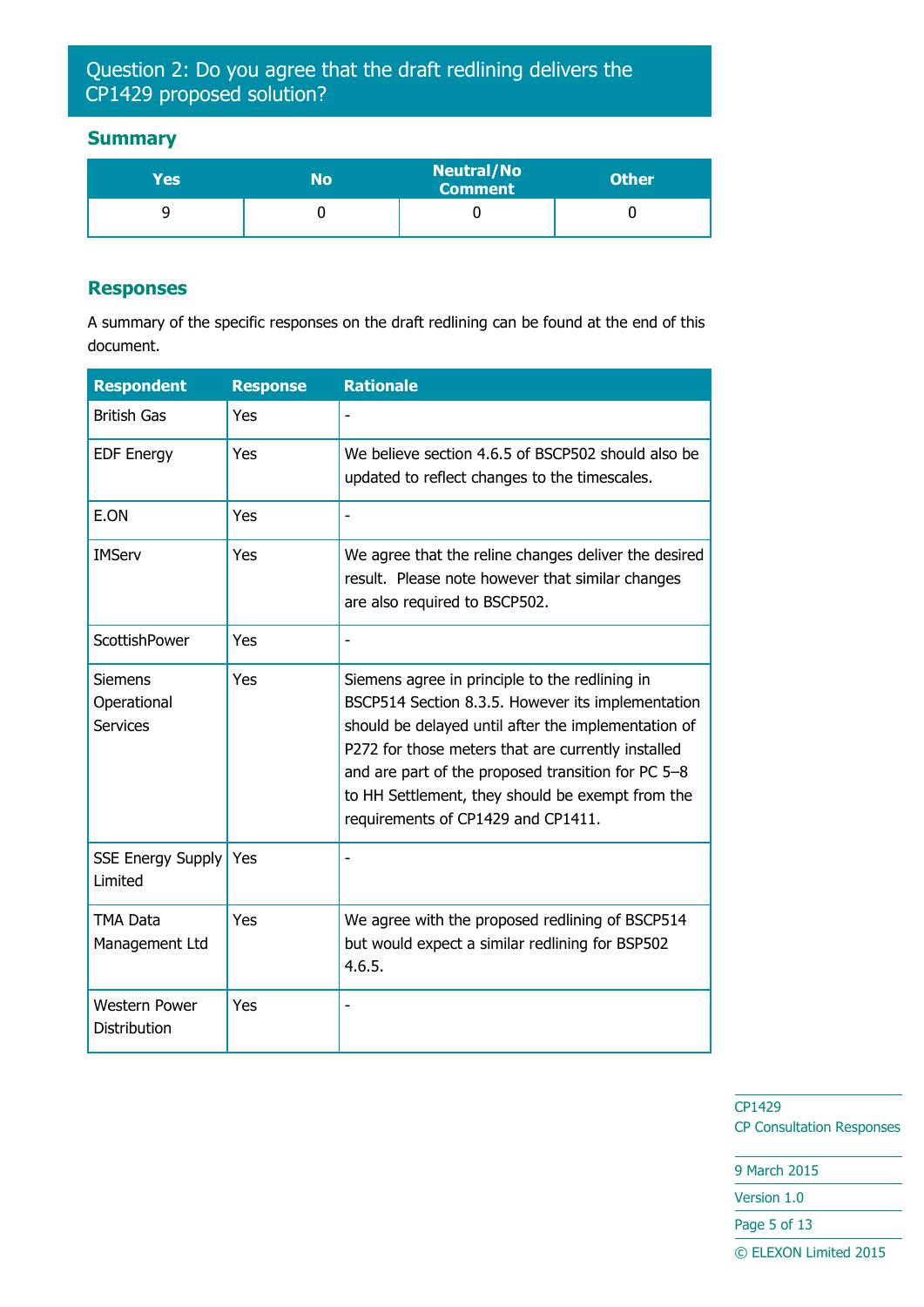# Question 3: Will CP1429 impact your organisation?

## **Summary**

| Yes | No | <b>Neutral/No</b><br><b>Comment</b> | <b>Other</b> |
|-----|----|-------------------------------------|--------------|
|     |    |                                     |              |

#### **Responses**

| <b>Respondent</b>                                | <b>Response</b> | <b>Rationale</b>                                                                                                                                                                                                                                                                                                                                                                                                                                                                                                                                                                                                                                                                                                 |
|--------------------------------------------------|-----------------|------------------------------------------------------------------------------------------------------------------------------------------------------------------------------------------------------------------------------------------------------------------------------------------------------------------------------------------------------------------------------------------------------------------------------------------------------------------------------------------------------------------------------------------------------------------------------------------------------------------------------------------------------------------------------------------------------------------|
| <b>British Gas</b>                               | No              | This change will impact metering agents.                                                                                                                                                                                                                                                                                                                                                                                                                                                                                                                                                                                                                                                                         |
| <b>EDF Energy</b>                                | Yes             | No system changes will be required however there<br>will be operational impact due to the increase in<br>proving tests required for COP10 metering systems.                                                                                                                                                                                                                                                                                                                                                                                                                                                                                                                                                      |
| E.ON                                             | No              | No although we are concerned that 3rd party MOP<br>agents may struggle to adhere to timescales to<br>process flows in the 15 working day timescales.                                                                                                                                                                                                                                                                                                                                                                                                                                                                                                                                                             |
| <b>IMServ</b>                                    | Yes             | At this point the impact to IMServ will be minimal as<br>the volume of CoP10 Meters requiring a proving test<br>is very low, however with P272 approaching we<br>have serious concerns regarding the volume of<br>meters moving from NHH to HH and the<br>corresponding volume of proving tests.                                                                                                                                                                                                                                                                                                                                                                                                                 |
| <b>ScottishPower</b>                             | Yes             | We will require time to amend our current processes<br>to include CoP10 metering in our proving test<br>schedules going forward.                                                                                                                                                                                                                                                                                                                                                                                                                                                                                                                                                                                 |
| <b>Siemens</b><br>Operational<br><b>Services</b> | Yes             | The implementation of CP1429 will impact Siemens<br>in a number of ways:<br>1. System changes will be required to our Proving<br>Test Tracking application to include CoP10 meter<br>types. The application will require testing to ensure<br>that CoP10 meters are being correctly tracked and<br>progress reported.<br>2. Recruitment, training and management of<br>temporary staff required to undertake the proving<br>test process for P272 implementation could have an<br>detrimental impact on our standard business<br>standard processes.<br>3. Additional Dialling Software will be required for<br>the Proving team, in addition to the overheads for<br>standard workstation and software package. |
| <b>SSE Energy Supply</b>                         | Yes             |                                                                                                                                                                                                                                                                                                                                                                                                                                                                                                                                                                                                                                                                                                                  |
| Limited                                          |                 |                                                                                                                                                                                                                                                                                                                                                                                                                                                                                                                                                                                                                                                                                                                  |

29 onsultation Responses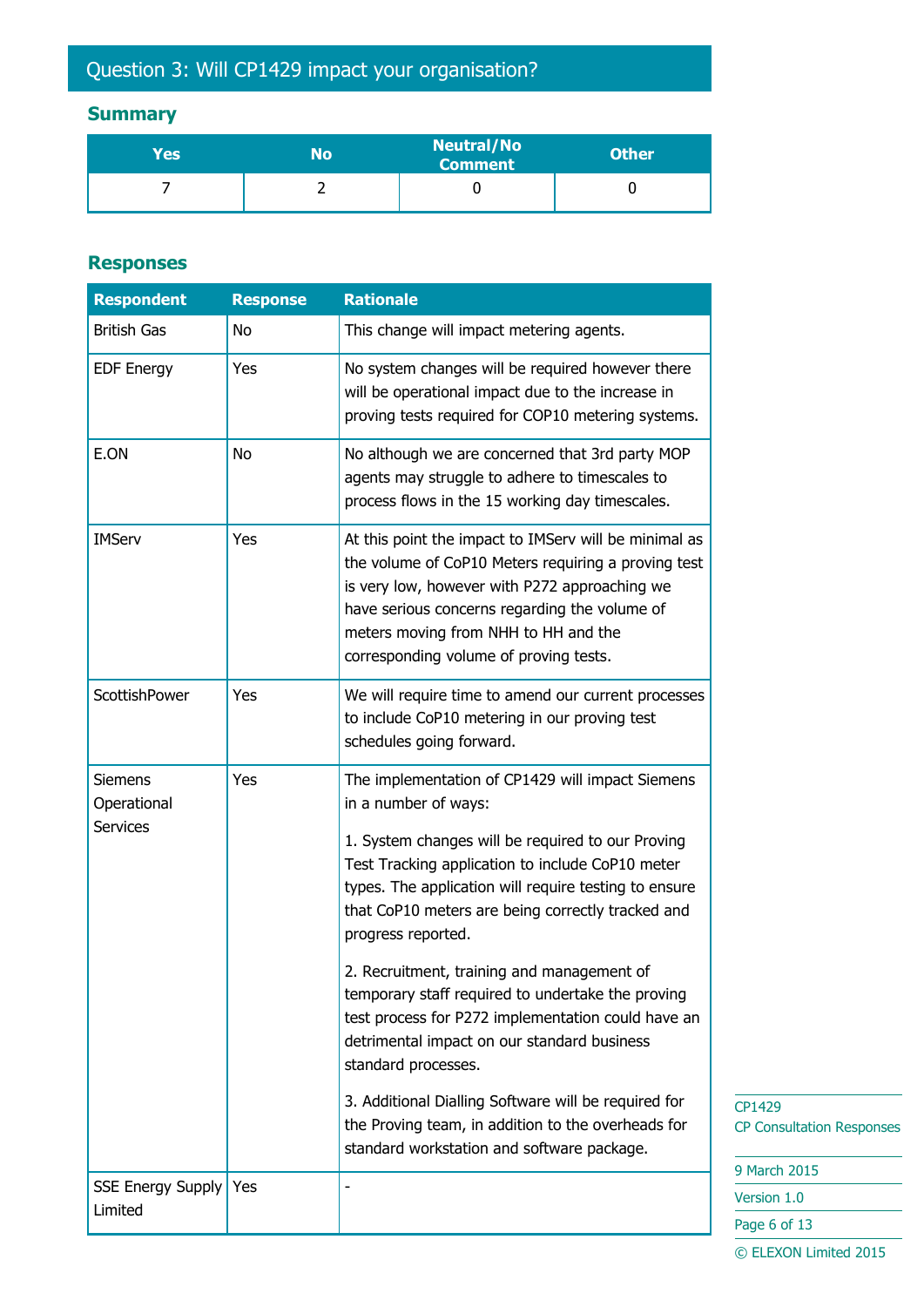| <b>Respondent</b>                    | <b>Response</b> | <b>Rationale</b>                                                  |
|--------------------------------------|-----------------|-------------------------------------------------------------------|
| TMA Data<br>Management Ltd           | Yes             | CP1429 would have a minor impact on our systems<br>and procedure. |
| <b>Western Power</b><br>Distribution | Yes             |                                                                   |

9 March 2015 Version 1.0

Page 7 of 13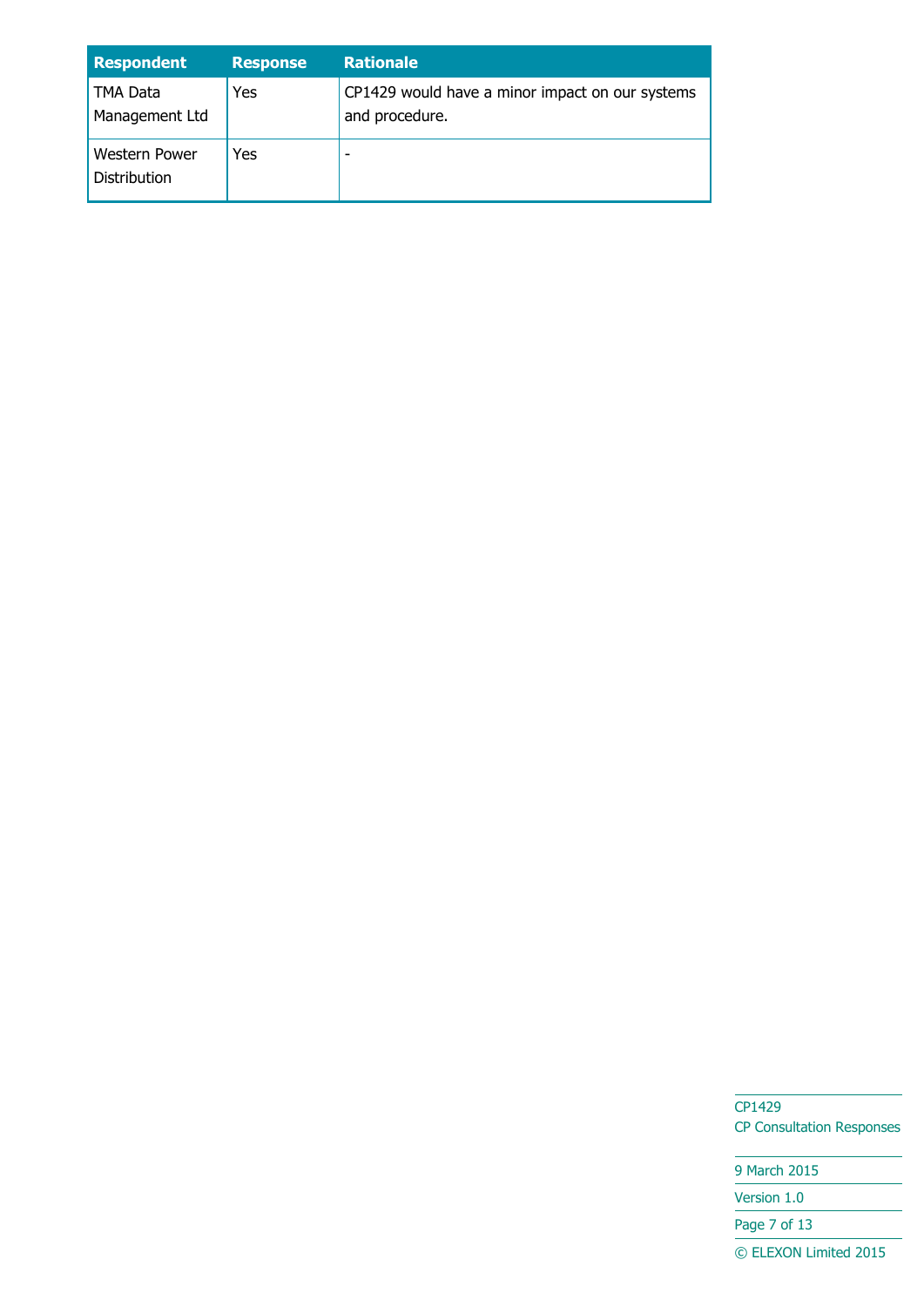## Question 4: Will your organisation incur any costs in implementing CP1429?

#### **Summary**

| Yes | No | <b>Neutral/No</b><br>Comment | <b>Other</b> |
|-----|----|------------------------------|--------------|
|     |    |                              |              |

#### **Responses**

| <b>Respondent</b>                                | <b>Response</b> | <b>Rationale</b>                                                                                                                                                                                                                                                                  |
|--------------------------------------------------|-----------------|-----------------------------------------------------------------------------------------------------------------------------------------------------------------------------------------------------------------------------------------------------------------------------------|
| <b>British Gas</b>                               | No              |                                                                                                                                                                                                                                                                                   |
| <b>EDF Energy</b>                                | Yes             | Only with respect to increase in ongoing operational<br>costs to carry out additional proving tests.                                                                                                                                                                              |
| E.ON                                             | No              |                                                                                                                                                                                                                                                                                   |
| <b>IMServ</b>                                    | Yes             | The proving test processes is manual and time<br>consuming, during normal circumstances the work is<br>low volume and manageable, however during the<br>implementation P272 the volume will be extremely<br>high so additional resource will be required to<br>complete the task. |
| ScottishPower                                    | No              | While the implementation of CP1429 itself will<br>involve little or no cost, its impact will be to add<br>significant 'proving' costs to the proposed transfer<br>of customers from NHH to HH as a result of the<br>implementation of P272.                                       |
| <b>Siemens</b><br>Operational<br><b>Services</b> | Yes             | Siemens costs will include recruitment, training and<br>employment of temporary staff for six months to<br>handle the CoMC for the P272 implementation. In<br>additional there is the cost of Dialling software and<br>dialling costs to Prove each of the CoP10 meters.          |
| <b>SSE Energy Supply</b><br>Limited              | No              |                                                                                                                                                                                                                                                                                   |
| TMA Data<br>Management Ltd                       | Yes             | The cost of CP1429 is mostly attributable to the<br>proving tests for the P272 sites. Once P272 sites<br>have completed the COMC, which includes a proving<br>test, there will be very low ongoing costs that will<br>be absorbed by normal operation.                            |
| <b>Western Power</b><br>Distribution             | No              |                                                                                                                                                                                                                                                                                   |

CP1429 CP Consultation Responses

9 March 2015

Version 1.0

Page 8 of 13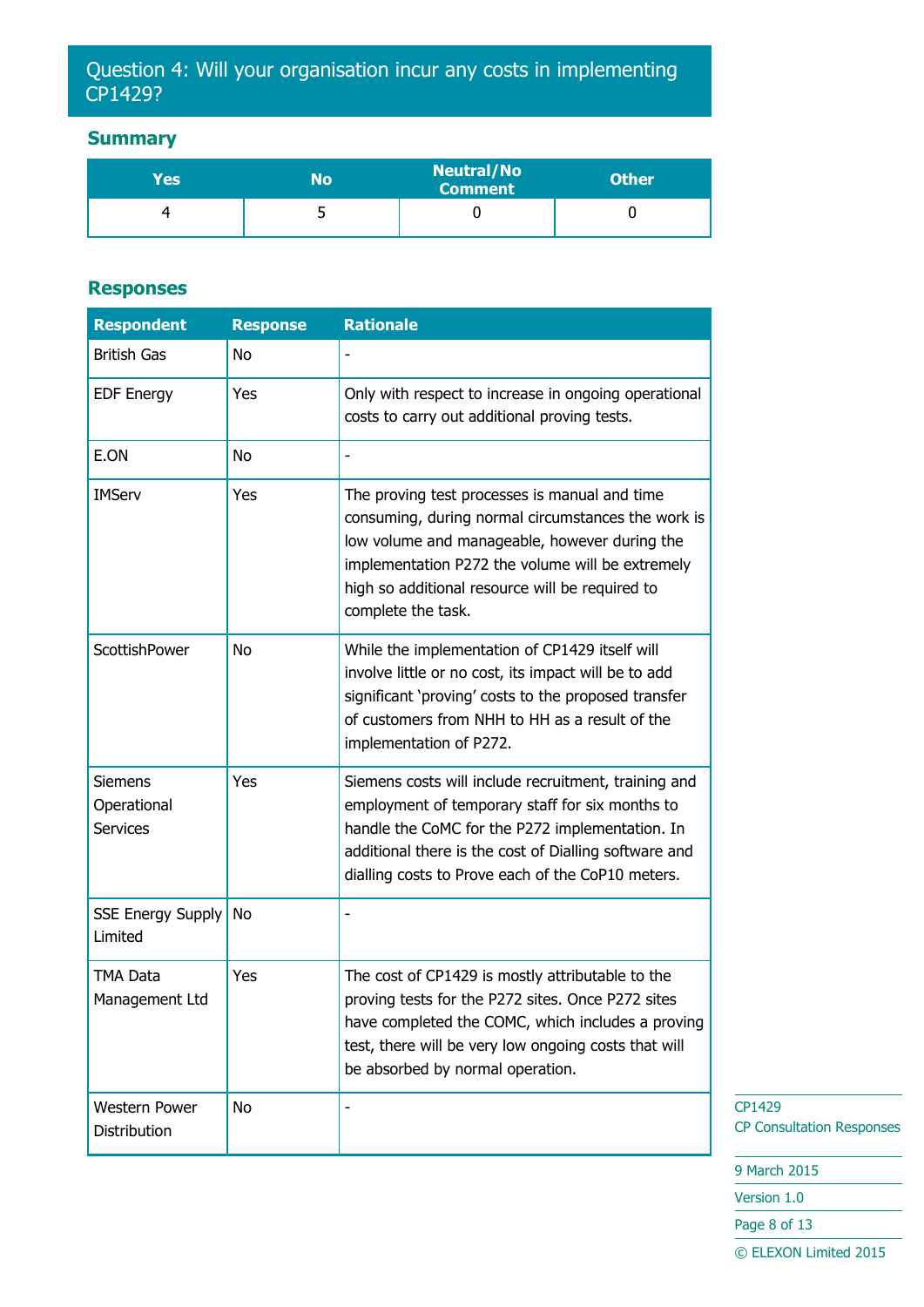## Question 5: Do you agree with the proposed implementation approach for CP1429?

## **Summary**

| Yes | No | <b>Neutral/No</b><br><b>Comment</b> | <b>Other</b> |
|-----|----|-------------------------------------|--------------|
|     |    |                                     |              |

## **Responses**

| <b>Respondent</b>  | <b>Response</b> | <b>Rationale</b>                                                                                                                                                                                                                                                                                                                                                                                                                                                                                                                                                                                                                                         |
|--------------------|-----------------|----------------------------------------------------------------------------------------------------------------------------------------------------------------------------------------------------------------------------------------------------------------------------------------------------------------------------------------------------------------------------------------------------------------------------------------------------------------------------------------------------------------------------------------------------------------------------------------------------------------------------------------------------------|
| <b>British Gas</b> | Yes             |                                                                                                                                                                                                                                                                                                                                                                                                                                                                                                                                                                                                                                                          |
| <b>EDF Energy</b>  | Yes             | We agree that the implementation date should be in<br>line with CP1411.                                                                                                                                                                                                                                                                                                                                                                                                                                                                                                                                                                                  |
| E.ON               | Yes/No          | We are concerned that 3rd party MOP agents may<br>struggle to adhere to timescales to process flows in<br>the 15 working day timescales.                                                                                                                                                                                                                                                                                                                                                                                                                                                                                                                 |
|                    |                 | We believe an obligation should be placed on the<br>DC to respond to a D0005 within 2 working days in<br>order to provide the MOP with time to complete its<br>processes.                                                                                                                                                                                                                                                                                                                                                                                                                                                                                |
|                    |                 | As proposed the DC could send the D0003 on day<br>14 leaving the MOP with no opportunity to respond<br>within the 15 working days; however the DC would<br>remain compliant. Mandating a turnaround time for<br>the DC would mitigate this risk.                                                                                                                                                                                                                                                                                                                                                                                                         |
| <b>IMServ</b>      | No              | We appreciate that CP1429 was raised with the<br>objective of having measures place in time for P272,<br>this in its-self is sensible, however we believe that it<br>may prove to be counterproductive.                                                                                                                                                                                                                                                                                                                                                                                                                                                  |
|                    |                 | Our concern is that during the implementation of<br>P272 significant volumes of meters will be migrated<br>from NHH to NHH on any given day (several<br>hundred/thousand per day); this in itself is a<br>mammoth undertaking which will tie-up much of the<br>available resource, we believe that completing<br>proving tests in-line with COP5 during the P272 will<br>be extremely difficult to achieve. If the HHDC and<br>Meter Operator are attempting to complete proving<br>for a huge number of sites in-line with COP5<br>timescales we are concerned that agents will either<br>fail to meet the targets or quality issues will creep-<br>in. |
|                    |                 | A P272 dispensation is recommended to prevent<br>these risks and to allow MOPs and DCs to<br>concentrate their attention on the more essential                                                                                                                                                                                                                                                                                                                                                                                                                                                                                                           |

 $1429$ **Consultation Responses** 

| 9 March 2015          |  |  |
|-----------------------|--|--|
| Version 1.0           |  |  |
| Page 9 of 13          |  |  |
| © ELEXON Limited 2015 |  |  |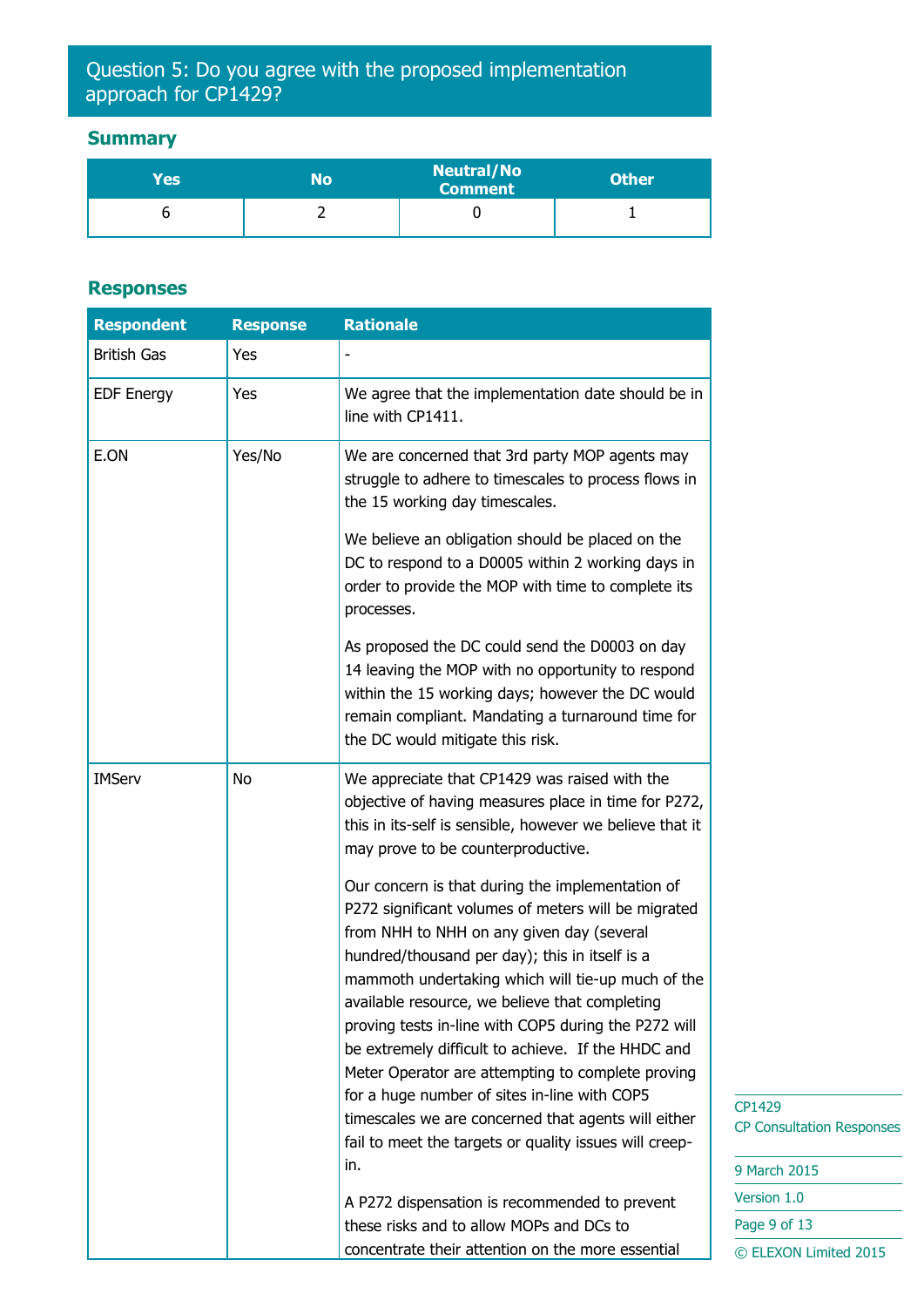| <b>Respondent</b>                           | <b>Response</b> | <b>Rationale</b>                                                                                                                                                                                                                                                                                                                                                                                                                          |
|---------------------------------------------|-----------------|-------------------------------------------------------------------------------------------------------------------------------------------------------------------------------------------------------------------------------------------------------------------------------------------------------------------------------------------------------------------------------------------------------------------------------------------|
|                                             |                 | meter reconfiguration processes which carry a<br>higher risk.                                                                                                                                                                                                                                                                                                                                                                             |
| ScottishPower                               | <b>Yes</b>      | It makes sense to align the implementation of<br>CP1429 to the same date as CP1411.                                                                                                                                                                                                                                                                                                                                                       |
| <b>Siemens</b><br>Operational<br>Services   | No              | Siemens disagree with the implementation approach<br>with a date of 25th June 2015 due to the unknown<br>transition profile of CoP10 meters for the P722<br>migration. It is possible that the transition<br>timescales of the Suppliers may be less than the 5<br>months we have assumed and therefore the<br>number of CoMC to be undertaken for these PC 5-8<br>meters will make it difficult to achieve the SLA for<br>Proving Tests. |
| <b>SSE Energy Supply</b><br>Limited         | Yes             |                                                                                                                                                                                                                                                                                                                                                                                                                                           |
| <b>TMA Data</b><br>Management Ltd           | Yes             | CP1429 should have the same implementation date<br>as CP1411 to be implemented in June 2015.                                                                                                                                                                                                                                                                                                                                              |
| <b>Western Power</b><br><b>Distribution</b> | Yes             |                                                                                                                                                                                                                                                                                                                                                                                                                                           |

9 March 2015 Version 1.0

Page 10 of 13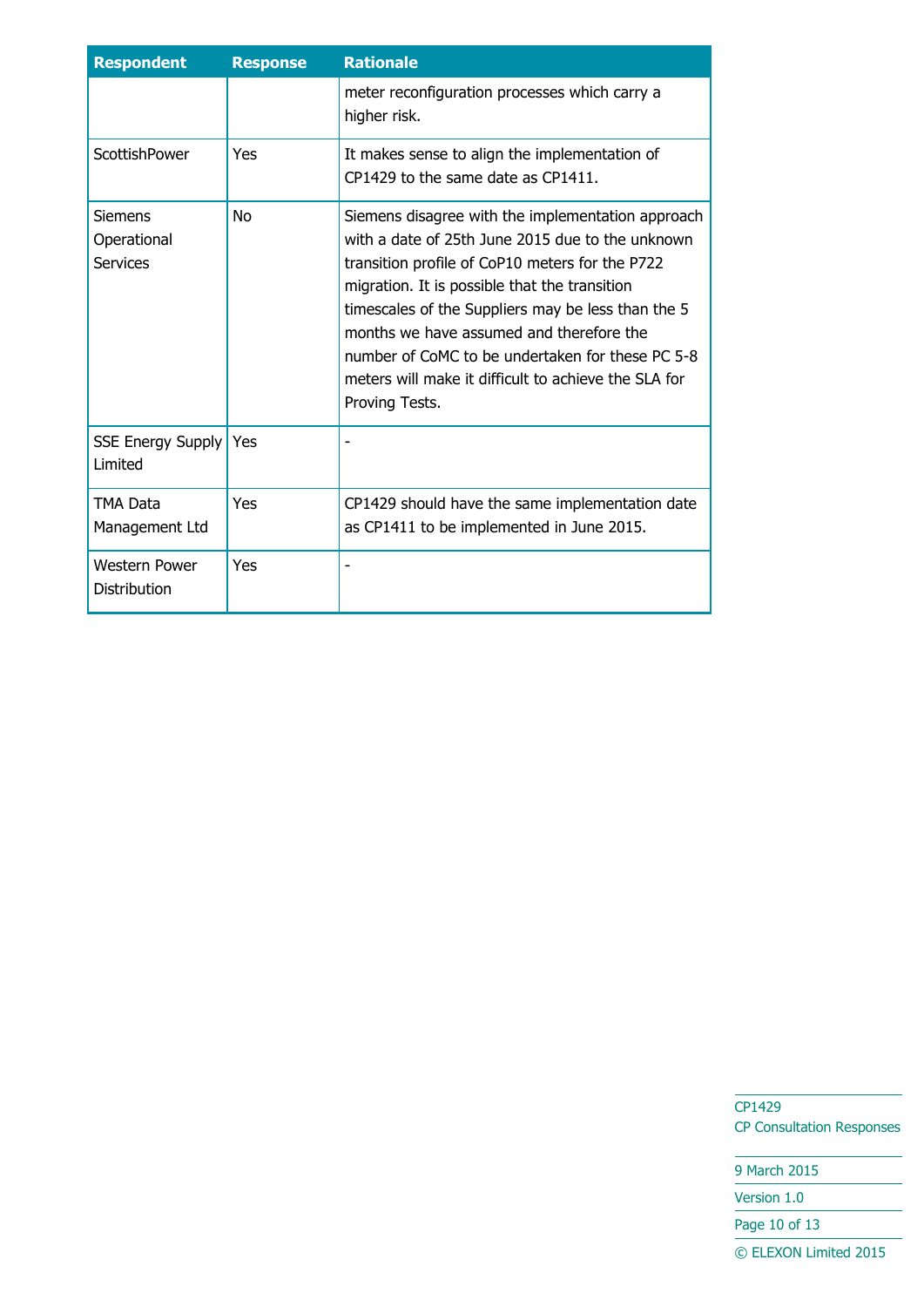# Question 6: Do you have any further comments on CP1429?

#### **Summary**

| Yes | <b>No</b> |
|-----|-----------|
|     |           |

#### **Responses**

| <b>Respondent</b>                                | <b>Response</b> | <b>Comments</b>                                                                                                                                                                                                                                                                                                                                                                                                                                                                                                                                                |
|--------------------------------------------------|-----------------|----------------------------------------------------------------------------------------------------------------------------------------------------------------------------------------------------------------------------------------------------------------------------------------------------------------------------------------------------------------------------------------------------------------------------------------------------------------------------------------------------------------------------------------------------------------|
| <b>British Gas</b>                               | No              |                                                                                                                                                                                                                                                                                                                                                                                                                                                                                                                                                                |
| <b>EDF Energy</b>                                | No              |                                                                                                                                                                                                                                                                                                                                                                                                                                                                                                                                                                |
| E.ON                                             | No              |                                                                                                                                                                                                                                                                                                                                                                                                                                                                                                                                                                |
| <b>IMServ</b>                                    | Yes             | We would like to propose that the CoP10 HH<br>proving timescales be relaxed during the P272<br>migration period, we believe that more manageable<br>timescales during this difficult period would promote<br>better behaviour and more accurate results,<br>whereas the current proposal may pressure agents<br>and result in errors.                                                                                                                                                                                                                          |
| ScottishPower                                    | No              |                                                                                                                                                                                                                                                                                                                                                                                                                                                                                                                                                                |
| <b>Siemens</b><br>Operational<br><b>Services</b> |                 | Siemens have serious concerns about the<br>practicalities of implementing P272. The volume of<br>CoP10 meters that have to be Proved to meet the<br>requirements of P272 is far in excess of normal<br>CoMC volumes, even if the process can be spread<br>over a five month period.                                                                                                                                                                                                                                                                            |
|                                                  |                 | Siemens request that ELEXON delays the<br>implementation of CP1411, and therefore CP1429,<br>until the transition period is complete.                                                                                                                                                                                                                                                                                                                                                                                                                          |
|                                                  |                 | The reasoning behind this proposal is that if the<br>CoP10 meters in PC 5-8 were migrated to HH<br>Settlement before 25th June 2015 they would be<br>exempt from Proving. We do not see that these<br>meters will cause any greater risk to Settlement<br>post 25th June than they will prior to this date;<br>these meters are currently being used in the<br>Industry and are being Settled on. We see no<br>reason why there should be any difference between<br>their performance and those CoP10 meters on<br>elective HH Settlement which are un-Proven. |
|                                                  |                 | Siemens believe the risk of non-compliance to CoMC<br>is significantly increased with the number of meters<br>undergoing the process increasing by an<br>exponential factor. With the likelihood that the                                                                                                                                                                                                                                                                                                                                                      |

129 Consultation Responses

arch  $2015$  $ion 1.0$ 11 of 13 © ELEXON Limited 2015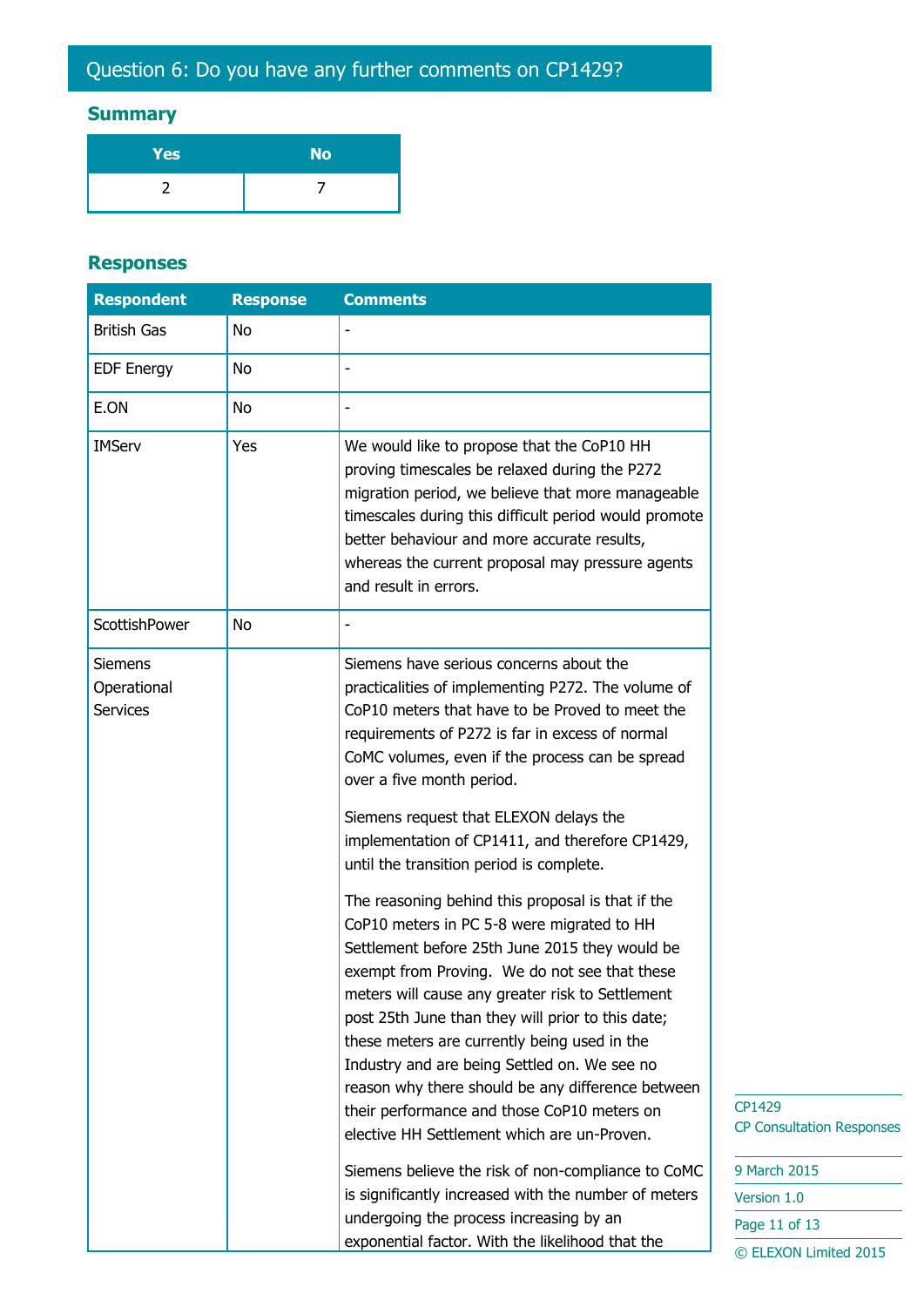| <b>Respondent</b>                    | <b>Response</b> | <b>Comments</b>                                                                                                                                                                                                     |
|--------------------------------------|-----------------|---------------------------------------------------------------------------------------------------------------------------------------------------------------------------------------------------------------------|
|                                      |                 | transition will be condensed into a short timescale it<br>is probable that temporary staff will be required to<br>handle the volume, this raises the potential for<br>errors to occur.                              |
|                                      |                 | Removing the requirement to Prove Cop10 meters<br>transitioning to HH Settlement post 25th June 2015<br>will make a significant contribution in keeping the<br>transition period to within the proposed timescales. |
| <b>SSE Energy Supply</b><br>Limited  | No.             |                                                                                                                                                                                                                     |
| TMA Data<br>Management Ltd           | No.             |                                                                                                                                                                                                                     |
| <b>Western Power</b><br>Distribution | No.             |                                                                                                                                                                                                                     |

9 March 2015

Version 1.0

Page 12 of 13